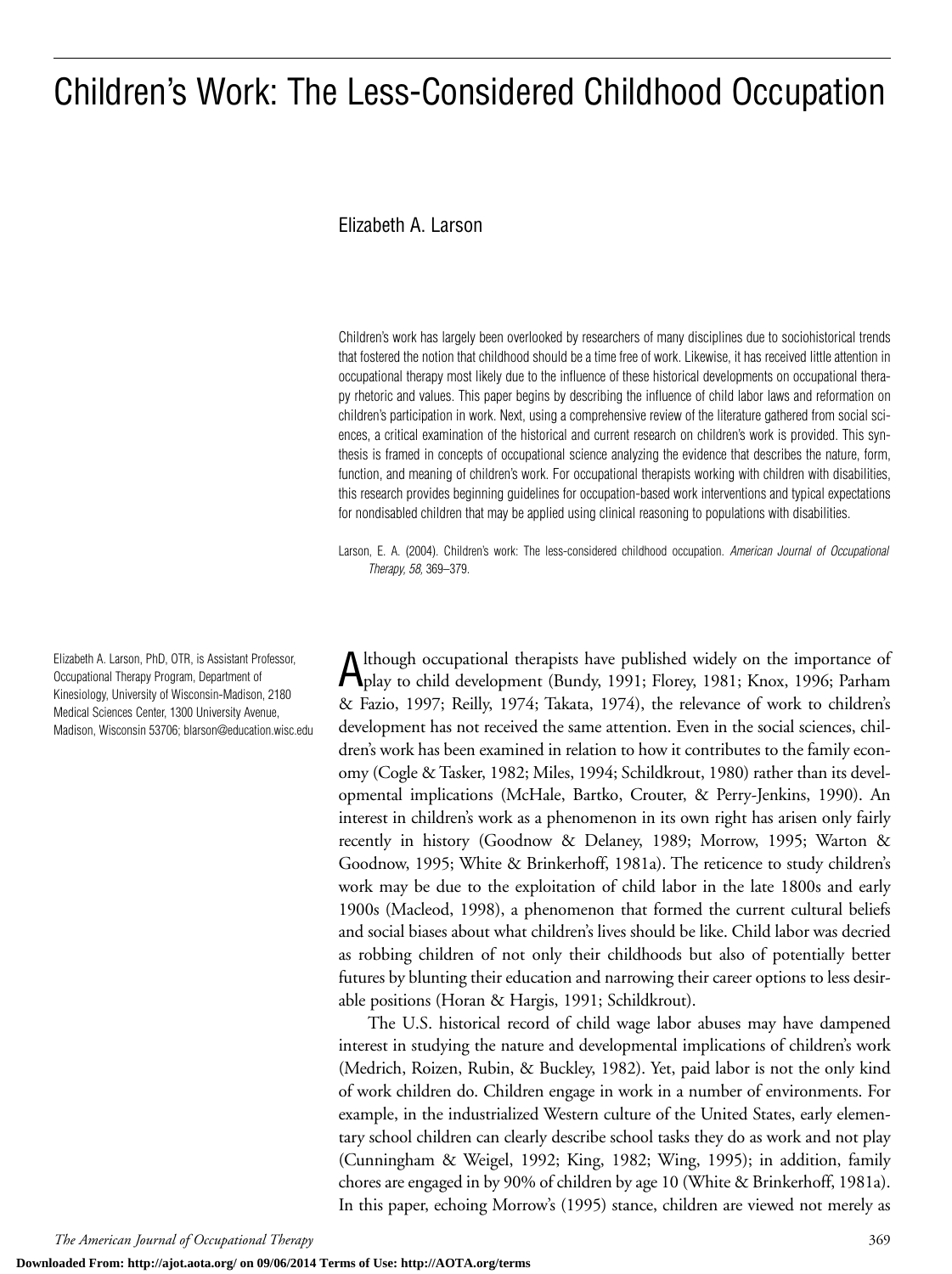"human becomings" but also as social actors whose activities, in this case work, are highly relevant in the present as well as the future. Children learn to work hard, do a good job and help out long before they take their first paid job. It is this non-paid work of childhood that will be the focus of this paper.

This paper provides an overview of children's work for occupational therapists and scientists by: (1) reviewing historical influences that formed current beliefs, (2) presenting a critical synthesis of historical and current research describing the nature, form, function, and meaning of children's nonpaid work from preschool to teen years, and (3) describing the developmental implications for occupational therapy practice and occupational science of this research. Using multiple database search engines (MEDLINE, PsycINFO, ERIC, and Anthropology On-line Index) for the key words of activity, work, and children, citation tracking from key articles, and children's time-use studies, I gathered and examined the available research on children's work, excluding wage labor. Studies were selected based on their contribution to the understanding of children's work and the rigor of the designs. The majority of this research has been conducted with Caucasian children and families in the United States or Australia, although a number of other studies have used samples representative of the U.S. population.

Research on children's work has not produced clearly defined lines of study. Rather it has been widely dispersed among fields whose interests in children's work vary including topics such as children's contributions to family economies, the effect of work on academic performance, and the development of responsibility (Manke, Seery, Crouter, & McHale, 1994; White & Brinkerhoff, 1981a; Whiting & Whiting, 1975). Therefore, this synthesis will draw widely from diverse fields with varying theoretical perspectives. Overall this research has been high in quality using large sample sizes and sound methodologies in quantitative studies (e.g., Antill, Goodnow, Russell, & Cotton, 1996; McHale et al., 1990; Warton & Goodnow, 1995), and in-depth rigorous methods in qualitative studies (Wing, 1995).

## Historical Changes in Children's Participation in Work

Through time our beliefs about children's daily rounds have changed within a nexus of social, economic, and historical factors. In the United States in the early 1900s a large portion of families depended upon all their members to contribute to the family economy (Horan & Hargis, 1991). Children, even at young ages, worked along side their parents on farms and in the family businesses. Children's work was expected and needed, sometimes overriding concerns about the child's future and schooling (Walters & O'Connell, 1988), although for most children the time spent in school was outweighed by time spent in work and play (Macleod, 1998).

With the shift to industrialism, fewer families farmed. In the 1930s, around the same time as this change in family economies, progressive reformers believed that child labor compromised school attendance. Reformers pushed to increase children's school hours and decrease work participation (Macleod, 1998). These economic and historical factors led to a shift in the perception of what childhood should be and what children should do. Children became "precious," the family's future treasure to be carefully tended and prepared through education (Medrich et al., 1982; Zelizer, 1985).

These sociohistorical trends have altered Western ideas about children's occupations. Modern thinking suggests that children should not work (in fact child labor laws determine at what ages children may work in paid labor); instead, the U.S. cultural view is that "play is the work of the child" (Hussey, 1948; Pitcher, 1966). This idea has become deeply embedded in the rhetoric of occupational therapy giving primacy to the occupation of children's play. Play has been clearly recognized as the occupation of childhood, central to children's development (Parham & Fazio, 1997; Reilly, 1974). Some have argued that play in childhood is equivalent to work in adult life, in its ability to foster personal growth and create meaningful experiences (Alessandrini, 1949; Canadian Association of Occupational Therapists, 1991). However, Ferland (1997) suggested that play cannot be conceived of as child's work since it does not meet the criteria for work. Play is just one of the occupations in which children engage. Although children in Western societies may no longer be required to labor to sustain family economies, they still are enculturated into a social system that values work and the character byproducts it affords. The following sections describe and critique research that describes the nature, form, function, and meaning of children's work.

# Nature of Children's Work

The study of the nature of children's work includes attention to its definition and the scope of participation in children's work. It is important to put forth a specific definition to differentiate this childhood occupation from other occupations. Goodnow (1988), recognizing that children's work cannot be defined in the same way as adult work (e.g., as paid labor engaged in for subsistence), defined children's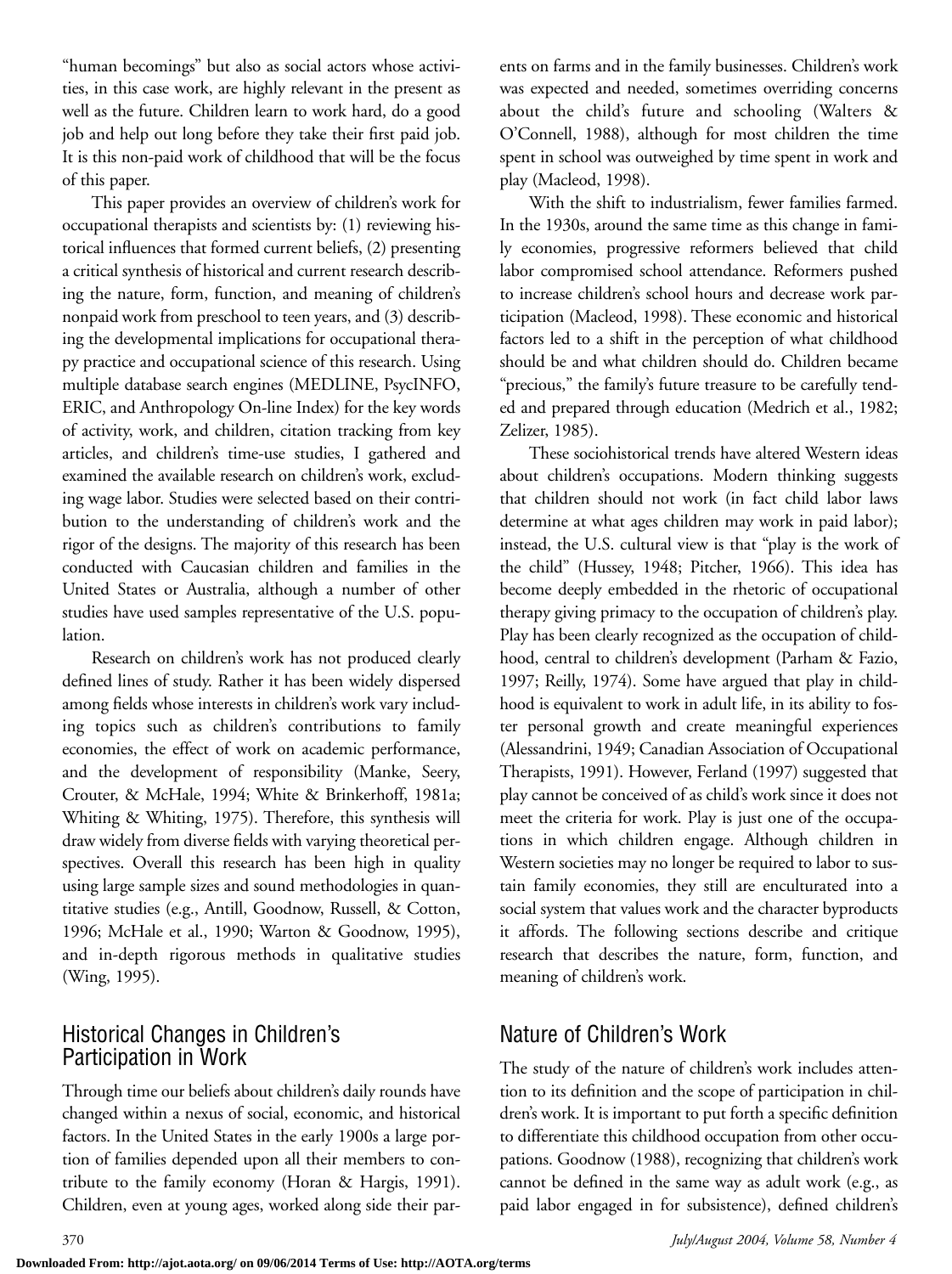work as "an activity that requires effort, is regarded as useful, involves relationships with family members [or others in the community]" (p. 7). This definition broadens our understanding of children's work beyond the traditional conceptualizations of children's wage labor such as newspaper delivery, service work, or odd jobs to encompass schoolwork, housework, chores, or caring for other family members (Morrow, 1995).

Children's work may not appear to be an important occupation if we only consider the percentage of time children engage in work. No studies have examined the time that children engage in work across settings. Data from household work provides an idea of the scope of children's participation in work. Overall children's contributions constituted only around 15% of all labor in households (Goldscheider & Waite, 1991) or about 5 1/2 hours of work per week by recent estimates (Hofferth & Sandberg, 2001). Both these studies estimating children's work participation used broad representative samples of the U.S. population (5,000 and 3,563 participants, respectively), providing confidence in these estimates. Although this children's work represents a small portion of daily time-use, the following sections will argue its developmental importance.

## Form of Children's Work

An examination of occupational form describes: (1) The development of children's understanding of the sociocultural habitus of work, specifically, their understanding of the physical, temporal, and social dimensions, and (2) the historical and current sociocultural constructions of children's work, specifically regarding gender and ethnicity. Researchers have made assumptions about occupational form; participation in specific activities such as school work, dishwashing, picking up toys, or lawn mowing have been assumed to be work. This assumption leaves the occupational form unexamined, imposing a culturally-defined dichotomized conceptualization of children's work and play. Educational researchers have led the way in identifying *child*-determined activities labeled work, and the features of the occupational form of children's work.

Preschool children as young as 3 years of age identified the parts of their daily activities that were strictly play versus those that were work. Although statistical significant developmental differences in age could not be ascertained due to the small sample size of 14 children in one study, the analysis of semistructured interviews of preschool children clearly noted that they could identify play activities in their school day (Garza, Briley, & Reifel, 1983). Children identified pretense, nonpretense manipulation of materials,

sociodramatic play, and organized games as play in contrast to other classroom activities by default identified as work. Likewise, 50 Midwestern children 3 1/2 to 6 years of age sorted pictures of tasks on a work–play continuum similarly to their teachers, demonstrating a socialized understanding that different activities were either work, or play, or inbetween work and play (Cunningham & Weigel, 1992). The differentiation of activities occurred along contextual lines with mandatory contexts identified as work and freeplay contexts as play. However, as analyzed by an ANOVA (analysis of variance), children sorted significantly more activities than their teachers as belonging in the in-between category, as neither work nor play (Cunningham & Weigel).

Cunningham and Weigel (1992) asserted that children recognized that it was the use and who determined the use of materials that made children sort activities as either work or play. When the teacher had determined material-use, such as using blocks for an obstacle course rather than dramatic play, children were less likely than their teachers to sort this activity as play. In a highly structured classroom, materials such as books, paper, paste, and crayons were used only in teacher-directed tasks and therefore associated with work whereas games, manipulatives, dolls, and the playhouse that were used during free time were associated with play. One exception to the mandatory context distinctions for children of this age was clean-up activities such as throwing away paper and putting away toys, activities which at these young ages they perceived as more play-like than their teachers (Cunningham & Weigel).

Besides material use, the effort and requirements for a specific product further differentiated work from play activities. In qualitative studies where nine kindergarteners served as key informants and were observed over 2-month's time, King (1976, 1982) identified qualifiers children used to describe work. These qualifiers included: (1) directed by the teacher, (2) required participation, (3) performed simultaneously with classmates, (4) used the same materials to produce similar products, and (5) completed with sufficient effort (Apple & King, 1981; King, 1979). The importance of work was emphasized to children due to the priority these activities were given in daily scheduling over other activities that could be terminated in favor of the work activity (King, 1979). Physically, play and work were not always separated in space in kindergarten, but play was interruptible. As children participated in the school year, the separation of play and work progressed to a division of time and space with play largely being relegated to recess time (King, 1979). Unfortunately, although interesting, the reports of these findings do not sufficiently describe the study methods or analysis of data.

**Downloaded From: http://ajot.aota.org/ on 09/06/2014 Terms of Use: http://AOTA.org/terms**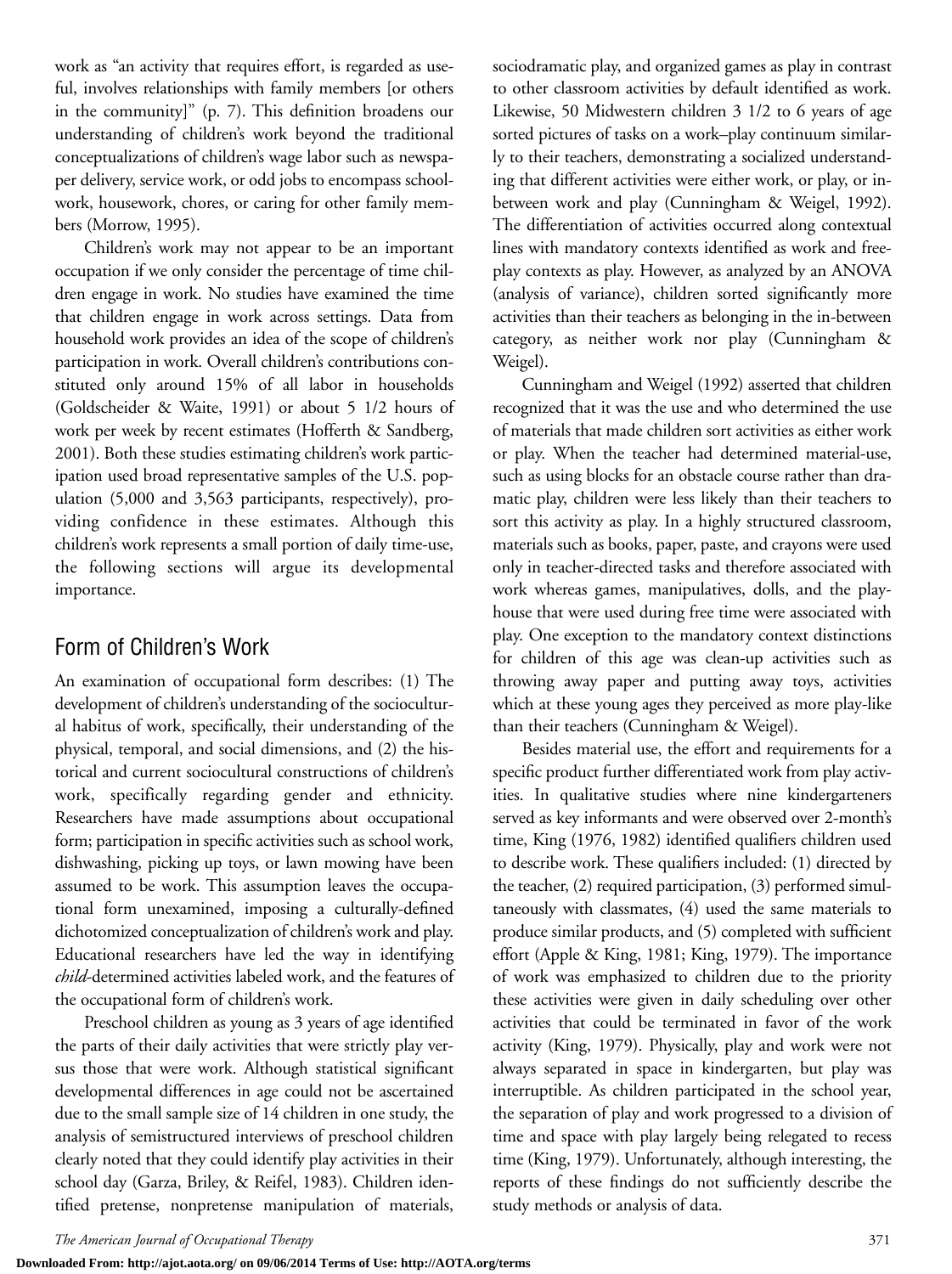Wing (1995), building on King's work, combined participant observation and multiple in-depth open-ended interviews with children and teachers to examine the child's perspective of the experience and functions of children's work using a wider age group of 28 kindergarteners, first-, and second-grade children. Wing asked children to describe their *perceptions* of the experience, and the contextual qualities they used to distinguish work and play, encouraging descriptions of in-between experiences. Wing's study does not specifically describe the study procedures for assuring trustworthiness, however the design appears to include methods for triangulation and the findings are detailed, rich, and compelling and have a utilitarian application that has been suggested to be another measure of the rigor in qualitative studies (Kvale, 1995). Children clearly described work as a different experience than play in its nature, the level of the child's involvement, and the level of the teacher's involvement, but also suggested a continuum or range on these dimensions. As can be seen in Table 1, for these children work varied largely from play based on distinctions of whether the child used effort and concentration to produce some type of product whose design was directed and evaluated by the teacher.

In Wing's study (1995), the observed social constraints of productive work included requiring the child to be quiet, be still, and focus on the activity with few peer interactions.

**Table 1. Children's Perceived Work–Play Continuum1**

Teachers often hovered nearby during these activities, aiding the children in following directions and meeting performance standards. Teacher-structured, -designed, and -directed activities often involving pencil and paper focused on production and were evaluated according to teacheridentified standards. In King's study, however, the newest kindergartners who were being socialized into school tasks needed only to demonstrate sufficient effort to experience "work" rather than producing a certain standard of product (Apple & King, 1981). At different ages, different standards or a grading of expectations regarding work production appear to be applied.

In addition to the elements of occupational form communicated to children in school, there also are sociocultural expectations for children's work in the home. Gender is one of the most powerful determinants of the size of the child's workload and of the types of chores assigned (Bianchi & Robinson, 1997; Goldscheider & Waite, 1991; Goldstein & Oldham, 1979; Manke, Seery, Crouter, & McHale, 1994; Mauldin & Meeks, 1990; Medrich et al., 1982; Propper, 1972; White & Brinkerhoff, 1981b). Prior to 5 years of age, parents estimated that girls worked equal hours to boys; however, girls reportedly had rapid increases in time spent in chores, doing 50% more work activities than boys, or a total of 3.8 hours by the time they were 6 to 9 years of age (White & Brinkerhoff, 1981b). In other stud-

| $Plav -$                                                                  | in-between                                                                | <b>Work</b>                                 |
|---------------------------------------------------------------------------|---------------------------------------------------------------------------|---------------------------------------------|
|                                                                           | <b>Nature of the Activity</b>                                             |                                             |
| free exploration of materials                                             | activities teacher-designed but allow for<br>some discovery of creativity | teacher-directed & designed activities      |
| generally involves manipulative                                           |                                                                           | product-oriented                            |
| or other objects                                                          | games with rules & academic content                                       |                                             |
|                                                                           |                                                                           | sometimes requires quiet                    |
| does not require quiet                                                    | self-selected activities that require                                     |                                             |
|                                                                           | concentration or attention to detail                                      | projects must be finished                   |
| does not require finishing                                                |                                                                           |                                             |
|                                                                           | <b>Child Involvement</b>                                                  |                                             |
| children's intentions central                                             | teacher's intentions usually central but                                  | usually physically inactive                 |
| usually physically active                                                 | more choices available to child                                           |                                             |
|                                                                           |                                                                           | mental concentration & cognitive activity   |
| little mental concentration or cognitive<br>activity evident to the child | can usually interact freely with peers                                    | evident to the child                        |
|                                                                           | usually fun                                                               | can sometimes interact with peers           |
| can interact freely with peers                                            |                                                                           |                                             |
|                                                                           |                                                                           | sometimes fun                               |
| always fun                                                                |                                                                           |                                             |
|                                                                           | <b>Teacher Involvement</b>                                                |                                             |
| few teacher expectations                                                  | generally some teacher evaluation                                         | teacher's expectations & intentions central |
| rarely evaluated by the teacher                                           |                                                                           | outcomes evaluated by the teacher           |

<sup>1</sup> Wing, L. (1995). Play is not the work of the child: Young children's perceptions of work and play. *Early Childhood Research Quarterly, 10,* 223–247.

**Downloaded From: http://ajot.aota.org/ on 09/06/2014 Terms of Use: http://AOTA.org/terms**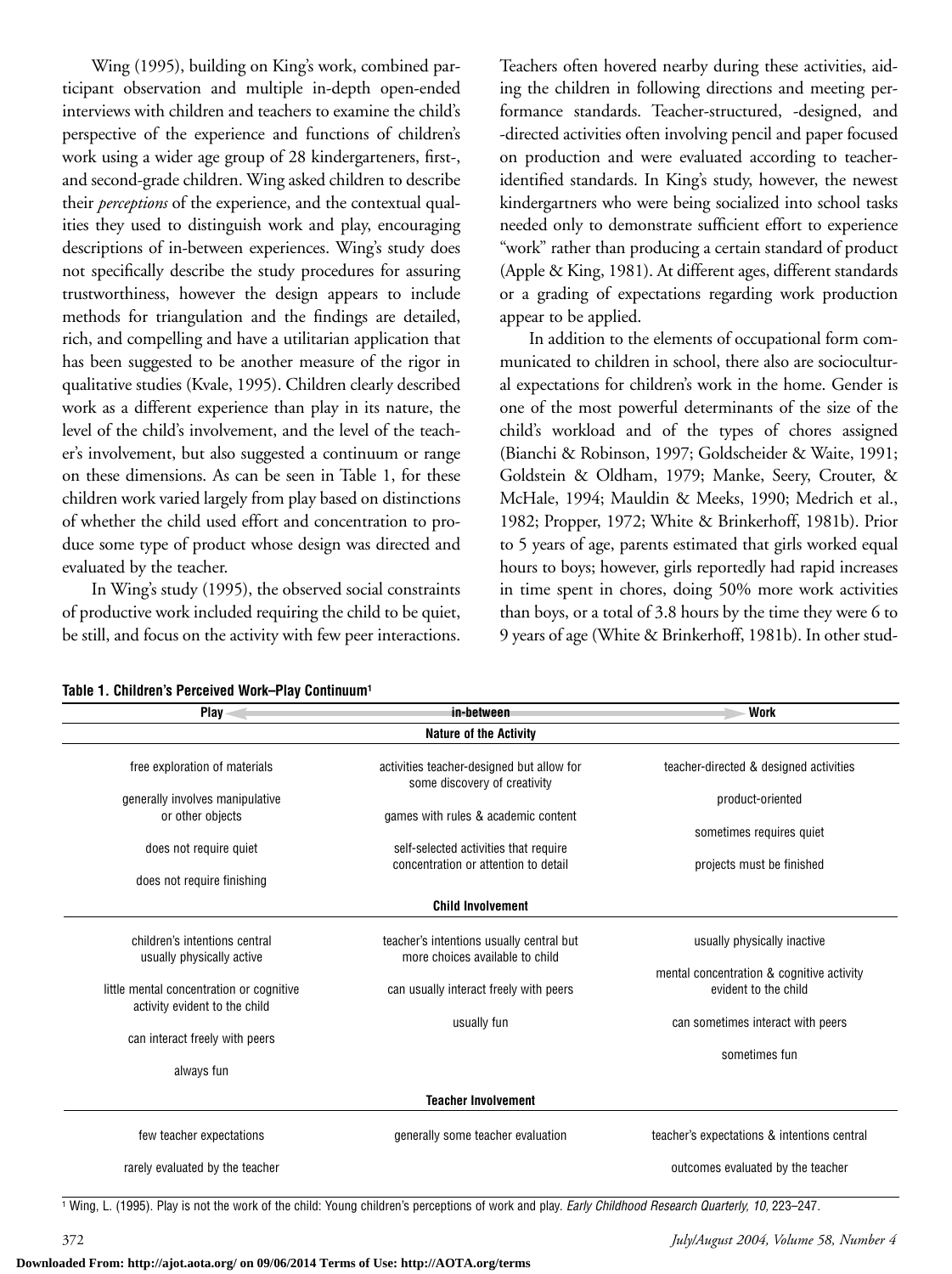ies spanning nearly 15 years, findings suggest that girls completed more hours of chores per week than boys ages 5 to 17 years of age (Farley, 1979; Goodnow & Delaney, 1989; Manke et al., 1994; Mauldin & Meeks; Timmer, Eccles, & O'Brien, 1985; White & Brinkerhoff, 1981b). Even on their own after school, girls from minority families were twice as likely as their male counterparts to do household chores (Medrich et al., 1982). The hardest workers were reportedly older adolescent girls who worked an estimated 6 hours per week in household tasks (White & Brinkerhoff, 1981b). The large stratified rural sample and the inner-city minority families of Medrich's study may have had greater needs for child labor due to family economies and resources.

In several studies and even across cultures, sex stereotyping was strongly evident in the types of children's work. Girls were more likely to do tasks inside the home such as making beds, housecleaning, food preparation, dishes, and laundry and boys more likely to do outside work such as yard care, pet care, car maintenance, or taking out the garbage (Antill et al., 1996; Cogle & Tasker, 1982; Goodnow, Bowes, Warton, Dawes, & Taylor, 1991; Mauldin & Meeks, 1990; McHale et al., 1990; Whiting & Whiting, 1975). Not only were girls more likely to do inside household tasks but they also engaged in tasks requiring more frequent repetition (Antill et al.). In one early study, Cogle and Tasker found that girls were twice as likely to participate in dishwashing and four times as likely to do laundry. Goldstein and Oldham (1979) noted that compared to boys, girls reported doing double the housework chores and dishwashing. In contrast, boys were more likely to do "extra" jobs for pay such as washing windows or cars. Further, girls earned less money doing these types of jobs, being instead encouraged to do household work for love of family rather than money (White & Brinkerhoff, 1981b).

Research in the 1970s suggested that childhood experiences and expectations for work heavily influenced later marital divisions of labor (Thrall, 1978). Although Western cultures have increasingly promoted egalitarianism among men and women in work, only two studies suggested that gender expectations in children's household work have changed even slightly over recent years. Tasks such as putting away belongings, making own bed, and cleaning own room were equally expected of boys and girls (Antill et al., 1996). Goodnow and Delaney (1989) found that mothers desired that their sons contribute to household work and grow up capable of managing household tasks, but took for granted that daughters had these skills. Findings suggest that parents most strongly encouraged girls to do daily tasks whereas this was not true for boys (Antill et al.). Educated mothers of teenage boys, compared to less-educated mothers, expected their sons to learn more domestic chores aiming to increase their son's domestic independence. However, this participation was still a 30% lower share of household tasks than their female peers (Goldscheider & Waite, 1991). Outside work (car washing and garbage duty) continued to be significantly more prominent among boys and daily duties related to meals, laundry, and cleaning were more prominent among girls (Antill et al.; Mauldin & Meeks, 1990). The gender separation in children's work continues to be noted. This separation was only slightly influenced by parents' egalitarianism or modeling performance of crossgender tasks (Antill et al.).

Several studies have compared children's work across ethnicities yielding inconsistent trends. Hofferth and Sandberg (2001) found differences among Hispanic, White, White non-Hispanic, Black, and Asian children under 12 years of age in participation in household chores. Hispanic children did significantly more work than children of other ethnic groups. Black and Asian children spent less time in household work than the other groups. However, in comparing White and Black families, Goldscheider and Waite (1991) found that Black children did 21% more chores than White children, and were involved in more responsible roles such as grocery shopping or child care. These differences may also be related to family economies and community development.<sup>1</sup>

## Function of Children's Work

Children's work arguably functions to foster development and occupational competence, assist in household labor, and foster social relationships. Parents may request or demand work from children for reasons ranging from needs for assistance to fostering the children's moral and social development (Rogoff, Sellers, Pirrolta, Fox, & White, 1975; White & Brinkerhoff, 1981a). In many cultures children have begun to assist in household work when they reached an "age of reason" in which adult community members believed children were capable or teachable, somewhere between 5 and 8 years of age (Goodnow, 1988; Whiting & Whiting, 1975). Until children reach some level of competence, parent's investment in teaching, development and oversight of children's work in the home may in fact add to the parental workload (White & Brinkerhoff, 1981a).

From an occupational science perspective, it could be argued that children learn to perform household tasks by observing and participating in household work and that mastery of occupational forms is a gradual and develop-

**Downloaded From: http://ajot.aota.org/ on 09/06/2014 Terms of Use: http://AOTA.org/terms**

 $\overline{1$  For a worldwide review on this topic that is more extensive than can be presented here see Larson and Verma (1999).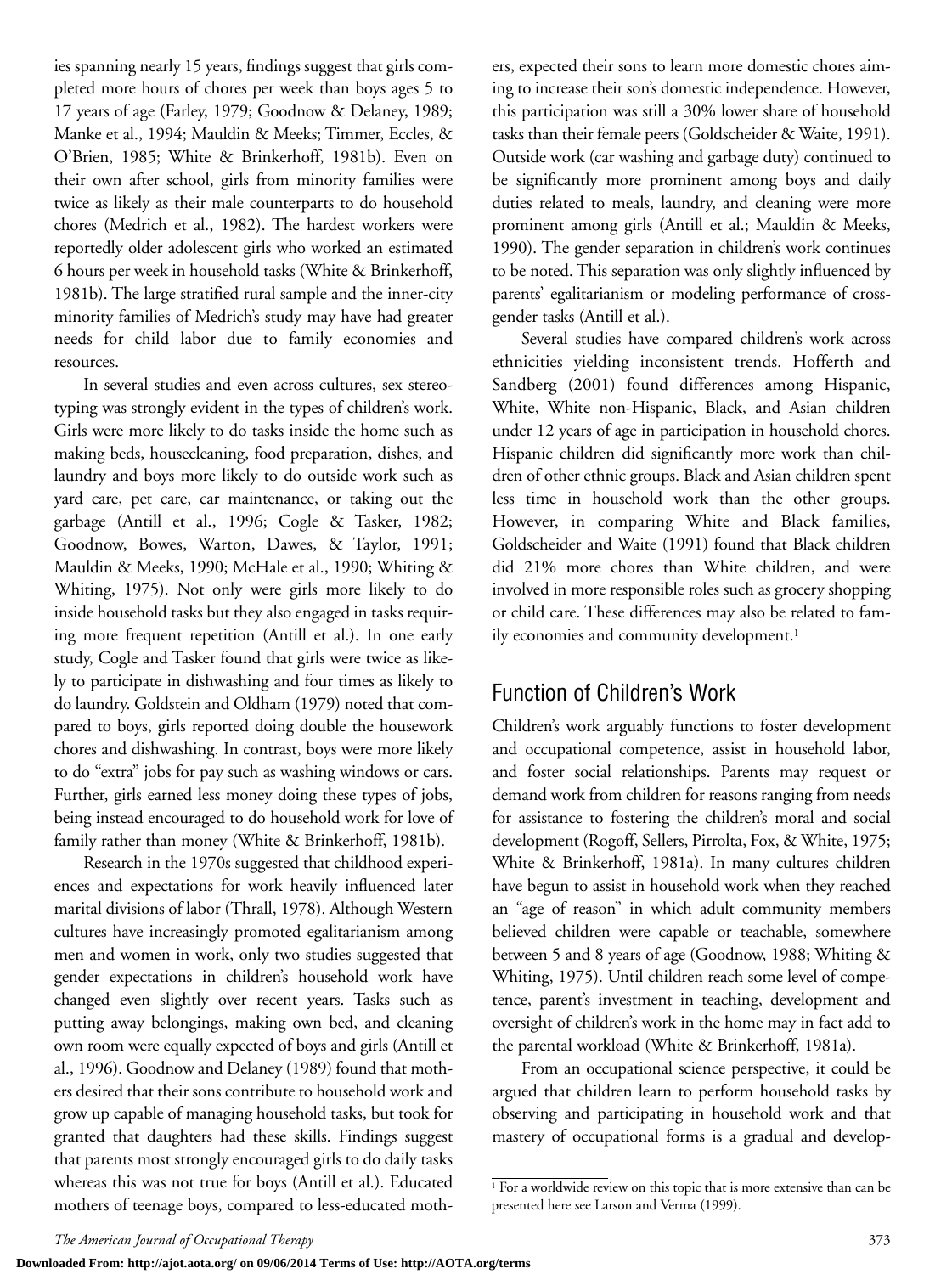mental process where children become increasingly independent requiring less supervision and assistance. Primeau (1998) demonstrated how parents introduced and interwove household work with play, using occupational scaffolding to assist young children's participation in household tasks. By providing just the right level of assistance, taking on part of the task, giving just the right cues, anticipating needs and problems, parents allowed their children to participate in household tasks as independently as possible (Primeau).

For younger children, it has been suggested that it is often less trouble to do a task than to nag, supervise, or help a child (Straus, 1962) although at very young ages children showed an interest in helping parents. In a laboratory study from the 1980s, children as young as 18 months of age spontaneously helped their parents in simulated household tasks such as picking up magazines or picking up bits of paper (Rheingold, 1982). By 2 1/2 years of age, 89% of the children helped their mothers or fathers complete a simulated household task, interpreted by the researcher as demonstrating their understanding of the need, process, and completion of the work. More recently, Hofferth and Sandberg (2001) estimated that children less than 2 years of age spent more than 4 1/2 hours per week in household work (this included time spent accompanying the parents shopping as participation in work). Older studies from the 1960s–1980s noted that more than two thirds of children less than 4 years of age were doing chores (White & Brinkerhoff, 1981b) with participation in household tasks amounting to a 6% share of family household labor (Goldscheider & Waite, 1991).

Research suggests that parents graded children's participation in work by assigning slightly more chores to children from first grade (two chores) to seventh grade (three chores) with increasing responsibilities (Goldscheider & Waite, 1991; Goldstein & Oldham, 1979; Goodnow & Delaney, 1989; Goodnow et al., 1991; Warton & Goodnow, 1991). In Western societies, children's household work reportedly began by children assuming responsibility for themselves such as picking up their own toys or room, making their own beds, and making their own breakfast (Goodnow & Delaney; Goodnow et al.; Warton & Goodnow, 1991) and later doing work that contributes to the family.

As children get older, expectations regarding their participation in household work changed to include tasks helpful to the household. For 6–11 year olds in 1970s, the majority of children (67%) in one study participated in household tasks such as house care, meal preparation, and after-meal clean up (Walker & Wood, 1976). According to Hofferth and Sandberg (2001), this trend continued in

1997, 80% of 6–8 year olds spent about 4 3/4 hours weekly in housework. By 9 or 10 years of age, participation in chores appeared to become almost universal. In Straus's classic study (1962) of European-American boys from rural, fringe, and small town areas, most reported being assigned household chores around 8 years the age. Ninety percent of children aged 9–10 years engaged in regular chores (White & Brinkerhoff, 1981a). A current and rigorous study also finds that 88% of children 9–12 years of age participated in housework (Hofferth & Sandberg).

By 10 years of age, parents expected children to clean up after themselves and in addition contribute by doing family chores such as setting the table or washing dishes for girls and taking out the garbage or doing yard work for boys (White & Brinkerhoff, 1981b). By adolescence, children can potentially replace adult workers with the necessary skills to complete more complex household tasks independently such as doing laundry or cooking meals. During the teenage years, parents were more likely than at any other ages to report that children did chores because their help was needed although the most frequently mentioned reason by parent was still developmental (White & Brinkerhoff, 1981a). There was a slight decline in participation in chores in late adolescence when young adults began to participate in more activities outside the family (White & Brinkerhoff, 1981b).

Many studies of household economies have started with the premise that children were one source for providing working mothers with needed assistance in the home. Cogle and Tasker's cross-sectional study (1982) found that 6- to 17-year-old children of full-time homemakers participated in more household work (91%) than children of fulltime (88%) or part-time employed mothers (76%). Between 6–11 years of age, when mothers were employed outside the home, only minor differences in children's time spent in work were noted—an increase from 1 hour to 1.1 hours per day (Walker & Wood, 1976). In a more recent large comprehensive study of children's time-use, children less than 12 years of age did not participate in more chores regardless of family size, family configuration (two-parent, mother-headed household, father-headed household), or mothers' employment (Hofferth & Sandberg, 2001). It appears that mothers protect younger children from increased family household burdens due to maternal employment.

For older children more capable of contributing to the household when mothers are employed, the evidence is also dated and mixed regarding the influence of maternal work on children's participation in work. One study, conducted in 1981 of 389 children ages 3–17 years of age, found that children did not make up for the decreased time in maternal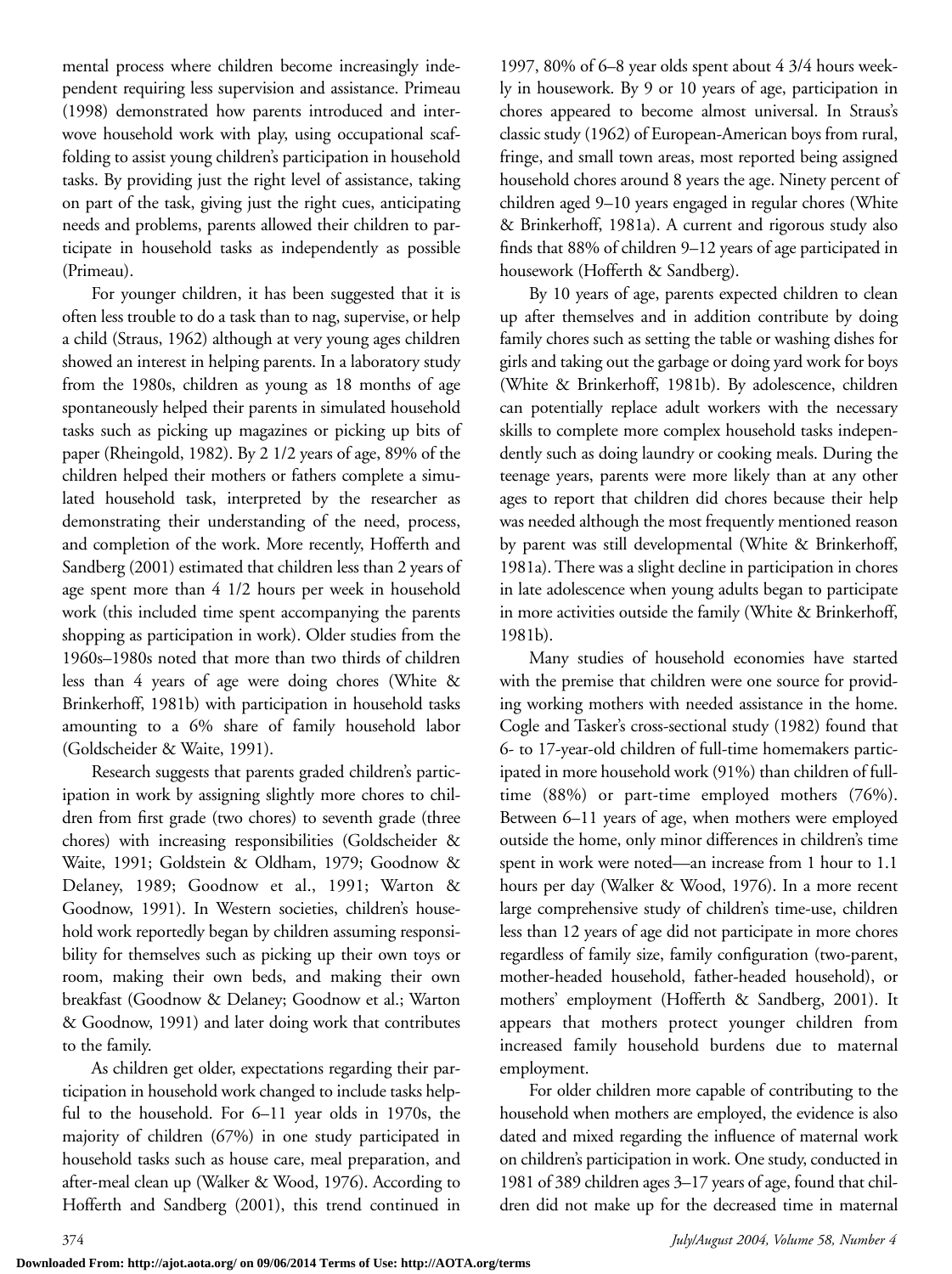housework for employed mothers (Timmer, Eccles, & O'Brien, 1985). In another current study, fourth- and fifthgrade girls were found to parallel their working mothers by increasing their housework participation from 15 minutes per day on weekdays up to 35 minutes on weekends whereas boys of the same age had consistently low involvement in work across the entire week (Manke et al., 1994).

In mother-headed households or large households, teens were more likely to increase their participation in household work. Twenty-four percent of the families where the parent felt overburdened, most often single parents, working mothers, or those with large households, were more apt to request work from their children (White & Brinkerhoff, 1981a). In the case of single mothers, children reportedly helped out more often on weekends with housework but this difference in time spent was small, only 5–15 minutes more total of household work per week (Timmer et al., 1985). In another study of mother-headed households, teenage boys who otherwise contribute no more than their younger male counterparts, doubled their participation in household work to help fill the gap in household labor (Goldscheider & Waite, 1991). Similarly, teenage girls in this same kind of household demonstrated an increase in their participation in household tasks, compared to peers, to relieve their mother's home work load by 40%. Walker and Wood (1976) and Goldscheider and Waite found that in larger households teenagers increased their work hours. In the first study, this increase was small from 2 to 2.2 hours per day when mothers were working. Teenagers spent more time doing family care when they had siblings who were younger. Because both these data sets used large samples (N = 1,292 and 5,000, respectively), smaller differences such as the influence of household size and age of siblings could be detected.

Several studies examined how these small increases in children's work affected the children's participation in other activities. When mothers participated in paid work there was only a slight increase in the amount of children's work contributions in the area of baby-sitting, but this household assistance did not alter children's involvement in activities with friends or activities outside the home as reported by 764 sixth-grade, mostly Black, children (Medrich et al., 1982). Due to household work, slight decreases in the group means were noted for adolescent girls' participation in outside activities (Propper, 1972); however, this decrease may also reflect a generational difference in the freedom of girls to participate in activities outside the home. Although some studies suggest that the amount of mothers' paid work was related to the amount of children's work, overall these results appear to suggest that mothers may buffer children from work demands requesting only small amounts of additional assistance when needed or in service of the child's development. It appears that mostly girls rather than boys increased work time in the home when their mothers were employed except in the cases where mothers were head of household.

In summary, it appears that in Western culture, children's work functions to develop the child's abilities to clean up after themselves and restore order where they created disorder and later, when some independence is gained, to contribute to the family household by taking on part of the workload. The demands on children for household work still appear to be influenced by the rhetoric of the 1930s suggesting that children shouldn't work except when it serves their development. Mothers, even those with the heaviest burdens, buffered their children from substantial participation in household work.

# Meaning of Children's Work

The meaning of work can be described from both the parents' and child's point of view. Studying children's subjective experiences of work presents a challenge to researchers who have used qualitative methods to uncover the meaning of work to children. In contrast, researchers have used surveys of parents to examine the meaning of this occupation in the lives of families.

Not surprisingly, children of different ages have differing perceptions of what experiences constitute work (Bowes & Goodnow, 1996; Wing, 1995). Children learn about the subjective experience of work and are socialized into schoolwork through their first experiences in school, but this conceptualization changes as children develop. In a study in the late 1970s, when asked what they did in school, none of the participating children entering kindergarten answered with the word "work," but by the following month more than half of the children responded that they "worked" in school (Apple & King, 1981). The language of school personnel reinforced the idea that work was effortful, required concentration, and a best effort when they said things like "good job" when a task was completed or "work harder" to students who had lost their focus on the task (King, 1982; Wing). It is likely that these prompts to children begin to form their ideas of work and develop the work habits that will be expected in adult society. According to LeCompte's ethnographic study (1978), the so-called "hidden curriculum" of school fostered work values, responses to authority, orderliness, and behavior patterns that socialized children for future work.

The contrast between work and play seems to appear sharply as children are socialized into school. As their ability to perform these activities changes, so does the meaning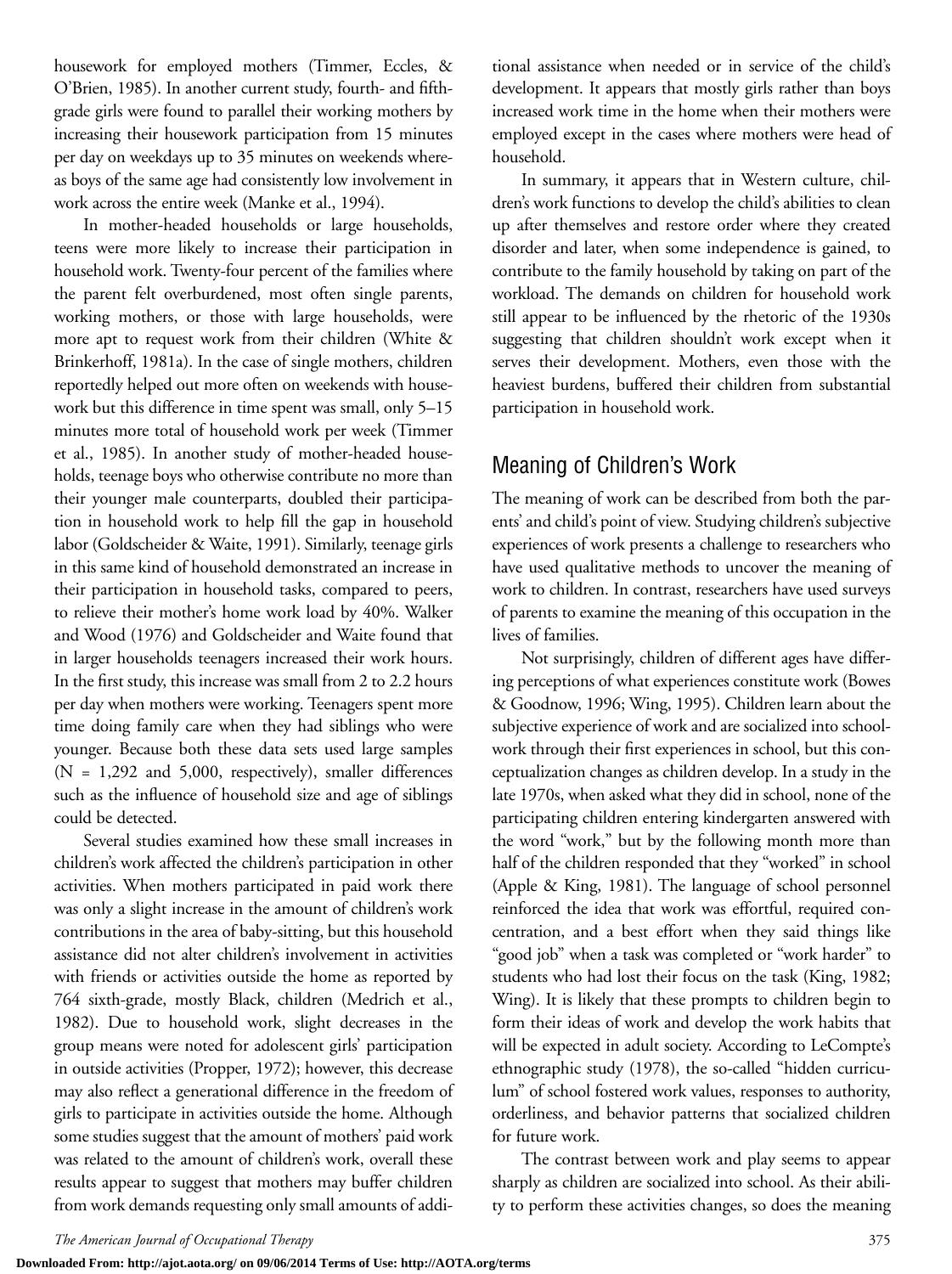of the occupation. Difficulty in activities promoted perceptions that activities were more work-like for children (Wing, 1995). So whereas in King's study (1976) kindergartner's considered coloring to be work (done under the teacher's direction) and in Wing's study early elementary school children considered reading and writing to be work, at older ages these same tasks may no longer be defined in the same way.

In early elementary school, combining writing or reading with an otherwise more play-like activity such as manipulation of materials led to the children's perceptions that it was work-like. For example using sand and measuring devices to estimate quantity makes the activity worklike since a product, an assignment, had to be completed. Children's views contrasted with teachers who believed that exploration, experimentation, and discovery of school materials led to play-like experiences and that it was the difficulty of the task that made it work. Adding elements of fun or manipulation of materials did make work activities more play-like according to Wing (1995). However, both Wing and King (1979) suggested that when an activity had standards, such as requirements for performance and endpoints that must be met, even if it was done in a playful manner, it was viewed by children as work. King argued that teachers who attempted to insert playfulness turn "play into work, not work into play" (p. 86).

At younger ages, children reportedly were more sensitive to the contextual requirements such as teacher direction and supervision that constrained the activity and made it "work." Yet these early elementary school children, in contrast to cultural norms, found work also to be pleasurable and did not necessarily associate it with difficulty (Wing, 1995). In contrast, the degree of pleasure of the activity was a predominant criterion for older children in describing the differences between school activities that were described as work or play (King, 1982).

From the parents' view, work is seen primarily as a character-building occupation that develops a sense of responsibility. More than 72% of the parents gave this reason for assigning their child chores (White & Brinkerhoff, 1981a). Another 25% of parents described the child's duty to do chores as essential to integrating family and was part of being a family member. This may be related to the cultural belief in a "domestic democracy" where family members were expected to perform their fair share of both household, paid, and educational work (Zelizer, 1985, pp. 209–233). Reciprocity in family work was learned by children as young as 5 years of age (Goodnow & Warton, 1991).

In a mixed methods study that included interviews of 45 Australian mothers, children's work was described as necessary to belonging to the family. Mothers defined being

a member of a family as following two major rules (Goodnow & Delaney, 1989). The first rule was "people should clean up after themselves and not expect others to do so" and the second was "you should clean up part of the disorder that others have generated. To take away only one's own plate when asked to 'clear the table' was not acceptable" (Goodnow & Delaney, p. 222). Not performing as requested violated family relationships when a child failed to contribute, refused reasonable requests, or asked another to do something he or she could do for himself or herself (Goodnow & Delaney). Expecting their mothers to be the maid and cook or failing to respect the mother's feelings and appreciate her work were violations of the parent–child relationship. When children did chores without reminders, mothers felt that their children were successfully developing into thoughtful, considerate, and caring beings (Goodnow & Delaney).

Participation in some household tasks was expected as part of the child's development of independence and responsibility, whereas other household tasks that contribute to the family were desired but not required. Answers of 8-year-old Australian children, when asked to sort tasks that belonged to them and respond to vignettes describing family household work, appeared to internalize the view that certain chores were their responsibility and that it was fair to be expected to remember to do these jobs (Warton & Goodnow, 1991). Similarly, in a study that combined interview and survey data, Australian mothers described more frequently and firmly delegating self-care chores to their children as their work. By contrast, children were more likely to be *asked* to assist in family work (Goodnow & Delaney, 1989). Mothers reported that 11-year-olds expected to be paid for *extra* jobs but not ones that were theirs to do (Warton & Goodnow, 1995). This suggests that, for mothers, attitudes toward chores differed with selfcare chores being expected, whereas contributing to the family work was hoped for by mothers and sometimes paid for by families.

Cross-cultural research by anthropologists Whiting and Whiting (1975) suggests that children's work provides opportunities to engage in challenges and to be altruistic and helpful to others. This increased altruism in children was especially true in societies where children performed familycentered rather than just self-care chores (such as cleaning up after oneself or making one's own bed) (Whiting & Whiting). Through experiences in school and guided participation in household work, children may learn not only the means and methods of work occupations but also the cultural values that surround them (Goodnow & Wharton, 1991). The mastery of the "how to" of children's work may not be nearly as complex as the social rules that govern them.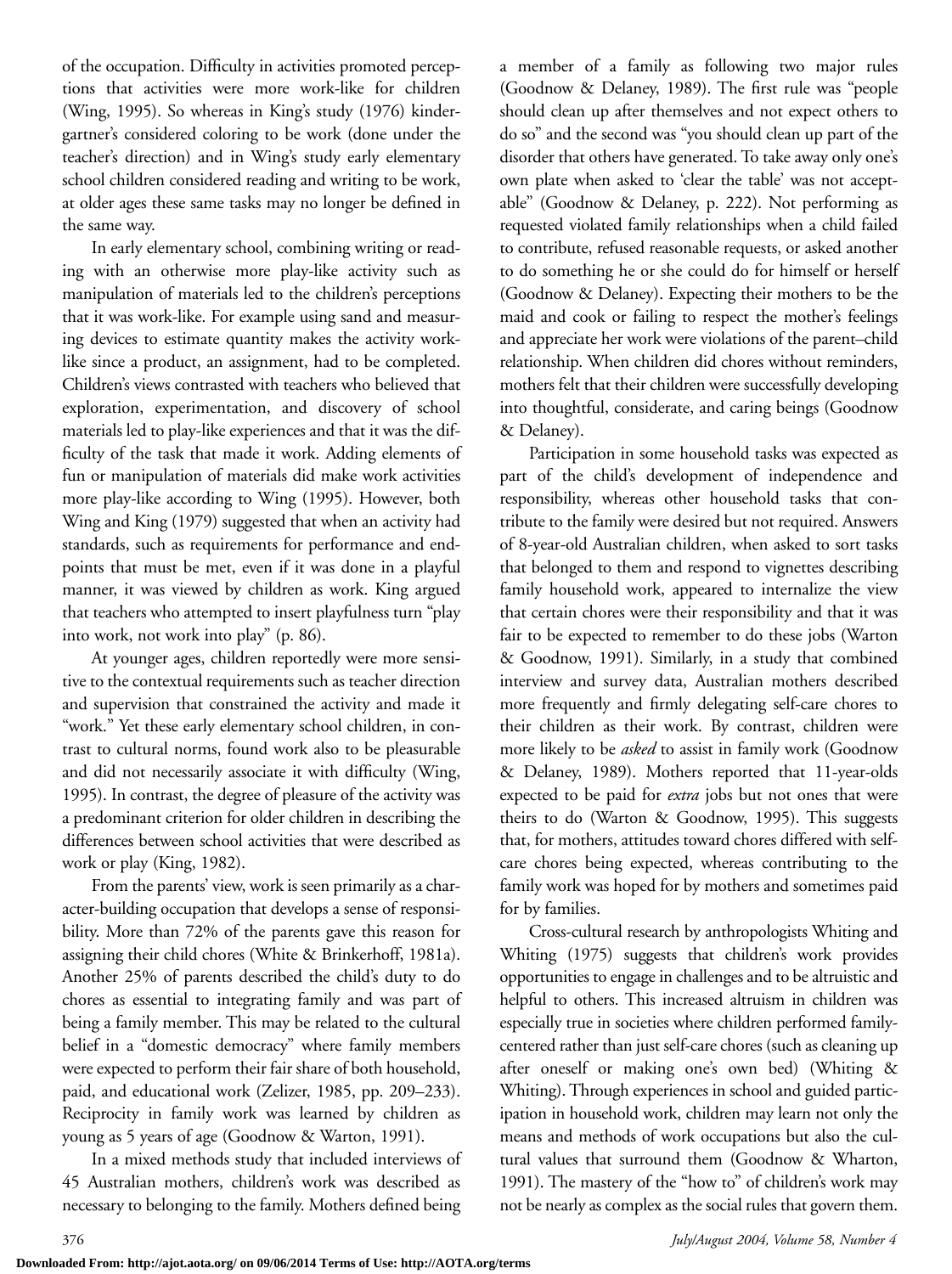## Implications for Occupational Therapy and Occupational Science

It is useful for occupational therapists to understand research on children's work as a guide to clinical reasoning. Even very young children can articulate the circumstances that create a work experience. The constraints and opportunities of the situation, the self-directedness or other-directedness, the use of materials, and the effort or focus required all dictate whether the child will perceive the occupation as work or play. Occupational therapists need to take into account the occupational contexts they construct in pediatric practice and the expectations they have for children's participation. Constructing therapeutic frames for intentional work or play experiences requires an understanding of the qualities of work and play as previously articulated.

For example, because handwriting was described by kindergarten, first-, and second-grade children in one study as the *ultimate* work activity (Wing, 1995), occupational therapists who assist children in developing writing skills need to recognize the implications of this finding for practice. Although attempting to motivate children to participate in handwriting skills by making the task enjoyable is deemed desirable, it may be preferable to treat this activity as a work context, promoting quiet and concentration, setting standards, and encouraging students to achieve them through persistent effort. Using strategies that are in line with the children's experiences of work and play rather than dissonant with these experiences may foster better understanding, mastery, and social participation in occupations for children with disabilities.

The age of reason when children with disabilities are believed to be "teachable" and able to participate in work may differ widely among individuals with different disabilities. Parents and professionals may not know when to support participation in children's work. At home, by 10 years of age, the majority of typically developing children are doing some chores. In line with current educational programming that encourages the timing of interventions to be age-appropriate, therapists need to consider when to facilitate participation in work for children with disabilities. Ideally, future research could identify when children with disabilities could successfully participate in work and the benefits they may derive from this participation. Children with disabilities may be perceived as less capable and thus constrained fully or partly from responsibilities in the home. This lack of work involvement may be a disservice to their families and to the children's development of future skills. Often, children with severe disabilities need frequent and early practice to master skills including self-care and family chores. The ability to contribute to the family by

doing self-care chores as well as doing family chores, may alter the child's relationships with other family members. Being able to contribute to the family as well as learning to master these household occupations may be argued to be in service of the child and family's needs. Yet, as with younger children, this training in household work comes at a cost to the parents who must supervise the activity since the activity can be performed much more expeditiously by an adult. Therefore, the family's values and priorities need to be carefully considered when designing interventions that promote children's work for children with disabilities.

In addition, disability may deny individuals of the full range of opportunities available to others; for example, opportunities for risk as well as opportunities to be altruistic are often curtailed by caretakers and circumstances (Jackson, 1996; Missiuna & Pollock, 1991). Given research that provides a better understanding of the contexts and circumstances that create a work experience, the developmental progression of children's work, and the role of children's work in family relationships, occupational therapists can collaborate with parents to design and implement occupation-based interventions that include children's work.

Further research on children's work is needed to illuminate other issues, for example comprehensively examining the scope of children's participation in work—not only the time-use in the home but also in other settings. Understanding the breadth and amount of children's work and the developmental trajectory of participation can assist us in understanding the developmental implications of participation in work. In addition, the form of children's work has been studied only in school settings; research examining children's work in the home and community would enhance and enlarge our understanding of occupational form and how it may vary by setting. Ideally, future studies of children's work would include examining the work's form as well as the subjective experience of this occupation for children as they develop. Research along these lines could improve our understanding of balance in children's occupations by illustrating how children's time is budgeted in work and other occupations, how work is subjectively experienced as children develop, and how the amount and types of work children participate in are related to outcomes such as health and well-being, character development, and family cohesion.▲

## References

#### Alessandrini, N. A. (1949). Play: A child's world. *American Journal of Occupational Therapy, 3,* 9–12.

Antill, J., Goodnow, J., Russell, G., & Cotton, S. (1996). The influence of parents and family contexts on children's involvement in household tasks. *Sex Roles, 34,* 215–236.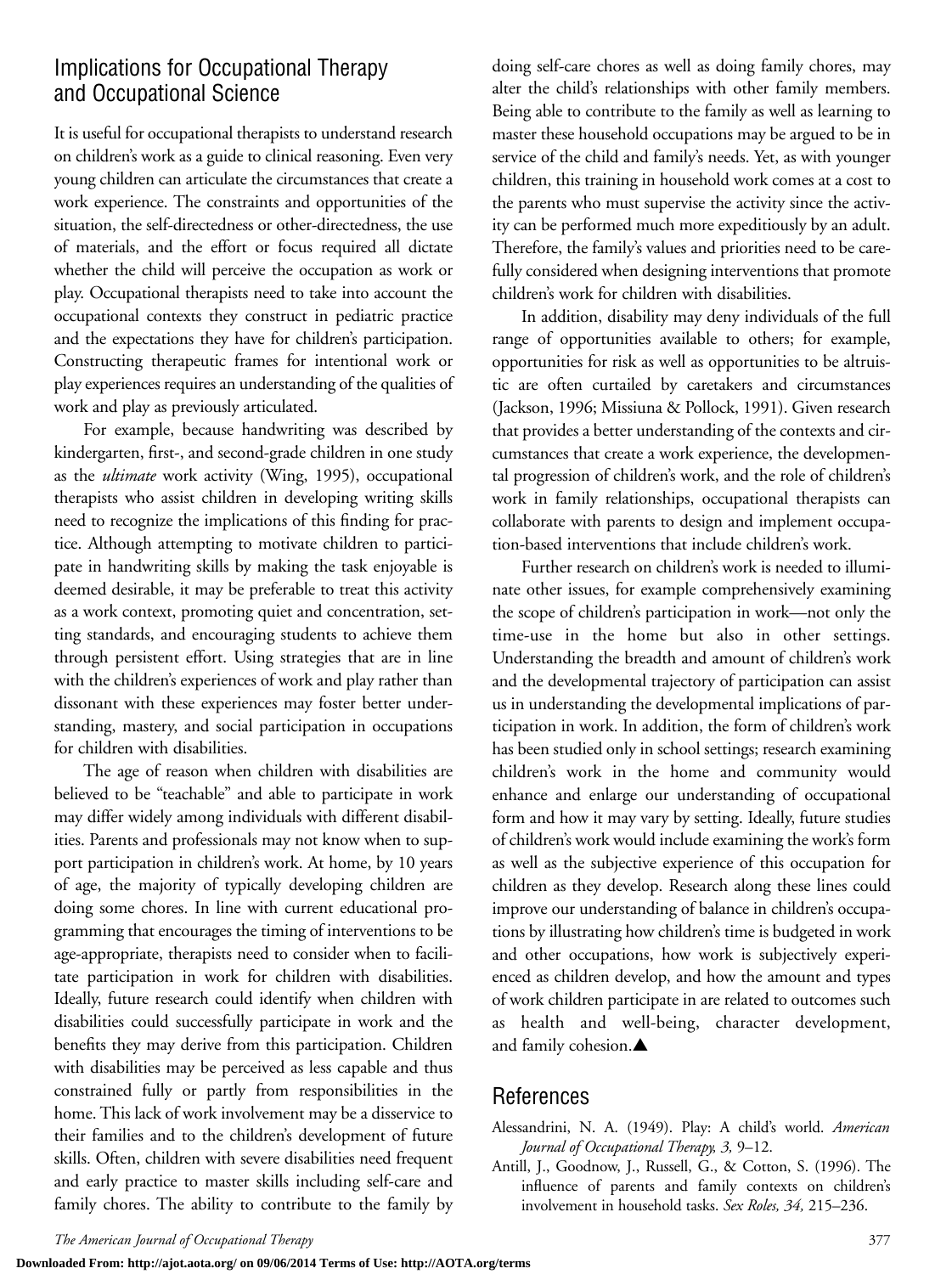- Apple, M., & King, N. R. (1981). Economics and control in everyday school life. In *Ideology and curriculum* (pp. 43–60). Boston, MA: Routledge & Kegan Paul.
- Bianchi, S. M., & Robinson, J. P. (1997).What did you do today? Children's use of time, family composition, and the acquisition of social capital. *Journal of Marriage and the Family, 59,* 332–344.
- Bowes, J., & Goodnow, J. (1996). Work for home, school, or labor force: The nature and sources of changes in understanding. *Psychological Bulletin, 119,* 300–321.
- Bundy, A. C. (1991). Play theory and sensory integration. In A. G. Fisher, E. A. Murray, & A. C. Bundy (Eds.), *Sensory integration: Theory and practice* (pp. 44–68). Philadelphia: F. A. Davis.
- Canadian Association of Occupational Therapists. (1991). *Occupational therapy guidelines for client-centred practice.* Toronto, Ontario, Canada: CAOT Publications ACE.
- Cogle, F., & Tasker, G. (1982). Children and housework. *Family Relations, 31,* 395–399.
- Cunningham, B., & Weigel, J. (1992). Preschool work and play activities: Child and teacher perspectives. *Play and Culture, 5,* 92–99.
- Farley, J. (1979). Activities and pastimes of children and youth: Age, sex, and parental effects. *Journal of Comparative Family Studies, 10,* 385–410.
- Ferland, F. (1997). Toward a new understanding of play in occupational therapy. In F. Ferland, *Play, children with physical disabilities and occupational therapy: The ludic model* (pp. 61–71). Ottawa, Ontario, Canada: University of Ottawa Press.
- Florey, L. (1981). Studies of play: Implications for growth, development, and for clinical practice. *American Journal of Occupational Therapy, 35,* 519–524.
- Garza, M., Briley, S., & Reifel, S. (1983). Children's views of play. In J. L. Frost & S. Sunderlin (Eds.), *When children play* (pp. 31–37). Wheaton, MD: Association for Childhood Education International.
- Goldscheider, F., & Waite, L. (1991). *New families, no families?* Los Angeles: University of California Press.
- Goldstein, B., & Oldham, J. (1979). *Children and work: A study of socialization.* New Brunswick, NJ: Transaction Books.
- Goodnow, J. J. (1988). Children's household work: Its nature and functions. *Psychological Bulletin, 103,* 5–26.
- Goodnow, J., Bowes, J., Warton, P., Dawes, L., & Taylor, A. (1991). Would you ask someone else to do this task? Parents' and children's ideas about household work requests. *Developmental Psychology, 27,* 817–828.
- Goodnow, J. J., & Delaney, S. (1989). Children's household work: Task differences, styles of assignment, and links to family relationships. *Journal of Applied Developmental Psychology, 10,* 209–226.
- Goodnow, J. J., & Warton, P. M. (1991). The social basis of cognition: Interactions about work and their implications. *Merrill-Palmer Quarterly, 37,* 27–58.
- Hofferth, S., & Sandberg, J. (2001). How American children spend their time. *Journal of Marriage and the Family, 63,* 295–308.
- Horan, P. M., & Hargis, P. G. (1991). Children's work and schooling in the late nineteenth century family economy. *American Sociologic Review, 56,* 583–596.
- Hussey, D. (1948). The play route in human relations. *Childhood Education, 25,* 157–160, 192.
- Jackson, J. (1996). Living a meaningful existence in old age. In R. Zemke & F. Clark, *Occupational science: The evolving discipline* (pp. 340–360). Philadelphia: F. A. Davis.
- King, N. R. (1976). *The hidden curriculum and the socialization of kindergarten children.* Unpublished doctoral dissertation, University of Wisconsin, Madison.
- King, N. R. (1979). Play and community in the classroom. *School Community Journal, 7,* 65–76.
- King, N. R. (1982). Work and play in the classroom. *Social Education, 46,* 110–113.
- Knox, S. (1996). Play and playfulness in preschool children. In R. Zemke & F. Clark (Eds.), *Occupational science: The evolving discipline.* Philadelphia: F. A. Davis.
- Kvale, S. (1995). The social construction of validity. *Qualitative Inquiry, 1,* 19–23.
- Larson, R., & Verma, S. (1999). How children and adolescents spend time across the world: Work, play and developmental opportunities. *Psychological Bulletin, 125,* 701–736.
- LeCompte, M. (1978). Learning to work: The hidden curriculum of the classroom. *Anthropology and Education, 9,* 22–37.
- Macleod, D. I. (1998). *The age of the child: Children in America, 1890–1920.* New York: Twanyne Publishers.
- McHale, S., Bartko, W. T., Crouter, A. C., & Perry-Jenkins, M. (1990). Children's housework and psychosocial functioning: The mediating effects of parents' sex-role behaviors and attitudes. *Child Development, 61,* 1413–1426.
- Manke, B., Seery, B., Crouter, A., & McHale, S. (1994). The three corners of domestic labor: Mothers', fathers' and children's weekday and weekend hours. *Journal of Marriage and the Family, 56,* 657–668.
- Mauldin, T., & Meeks, C. B. (1990). Sex differences in children's time use. *Sex Roles, 22,* 537–554.
- Medrich, E. A., Roizen, J., Rubin, V., & Buckley, S. (1982). *The serious business of growing up.* Berkeley, CA: University of California Press.
- Miles, A. (1994). Helping out at home: Gender socialization, moral development, and devil stories in Cuena, Ecuador. *Ethos, 22,* 132–157.
- Missiuna, C., & Pollock, N. (1991). Play deprivation in children with physical disabilities: The role of the occupational therapist in preventing secondary disability. *American Journal of Occupational Therapy, 45,* 882–888.
- Morrow, V. (1995). Invisible children? Toward a reconceptualization of childhood dependency and responsibility. *Sociological Studies of Children, 7,* 207–230.
- Parham, L. D., & Fazio, L. S. (1997). *Play in occupational therapy for children.* St. Louis, MO: Mosby.
- Pitcher, E. G. (1966). An evaluation of the Montessori method in schools for young children. *Childhood Education, 42,* 489–492.
- Primeau, L. (1998). Orchestration of work and play in families. *American Journal of Occupational Therapy, 52,* 188–196.
- Propper, A. (1972). The relationship of maternal employment to adolescent roles, activities, and parental relationships. *Journal of Marriage and the Family, 34,* 417–421.
- Reilly, M. (1974). *Play as exploratory learning.* Beverly Hills, California: Sage.